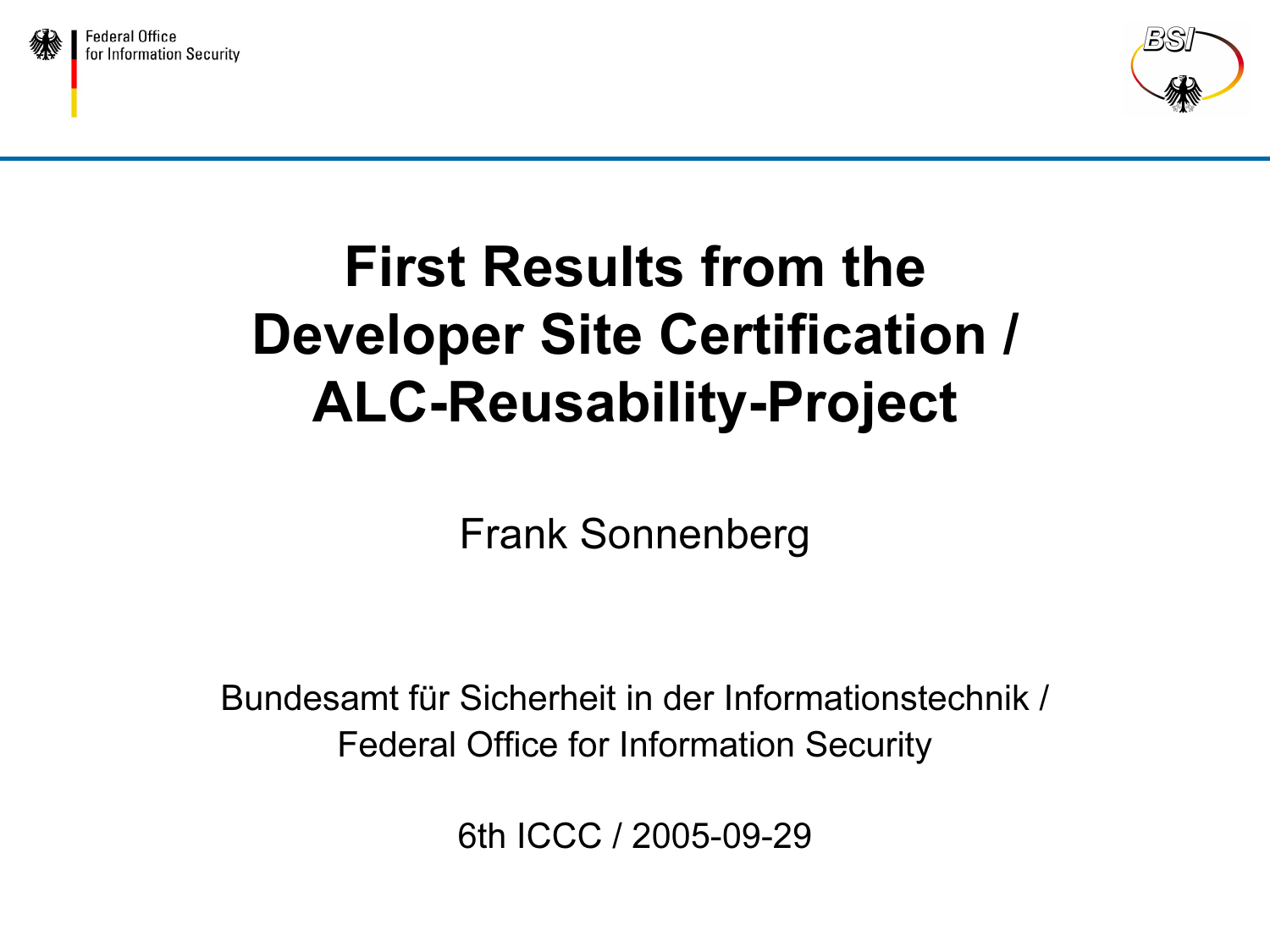





# Presentation Content

- •Motivation for the Project
- •Overview of possible concepts
- •Project Roadmap
- •Summary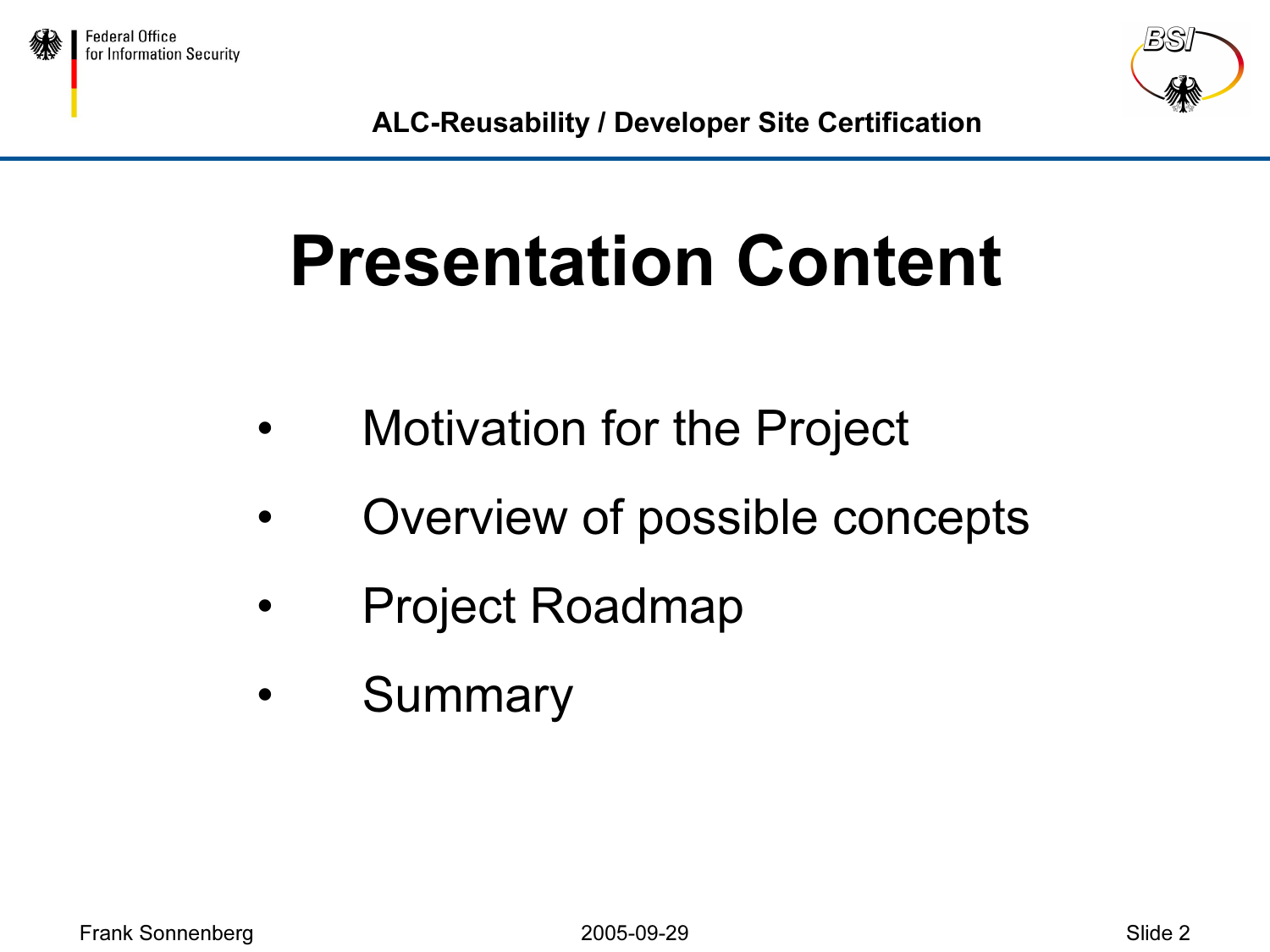



# Background

### Certification of a development site

### would be a significant benefit for developers who develop multiple products

### at one or more sites,

### particularly under the same procedures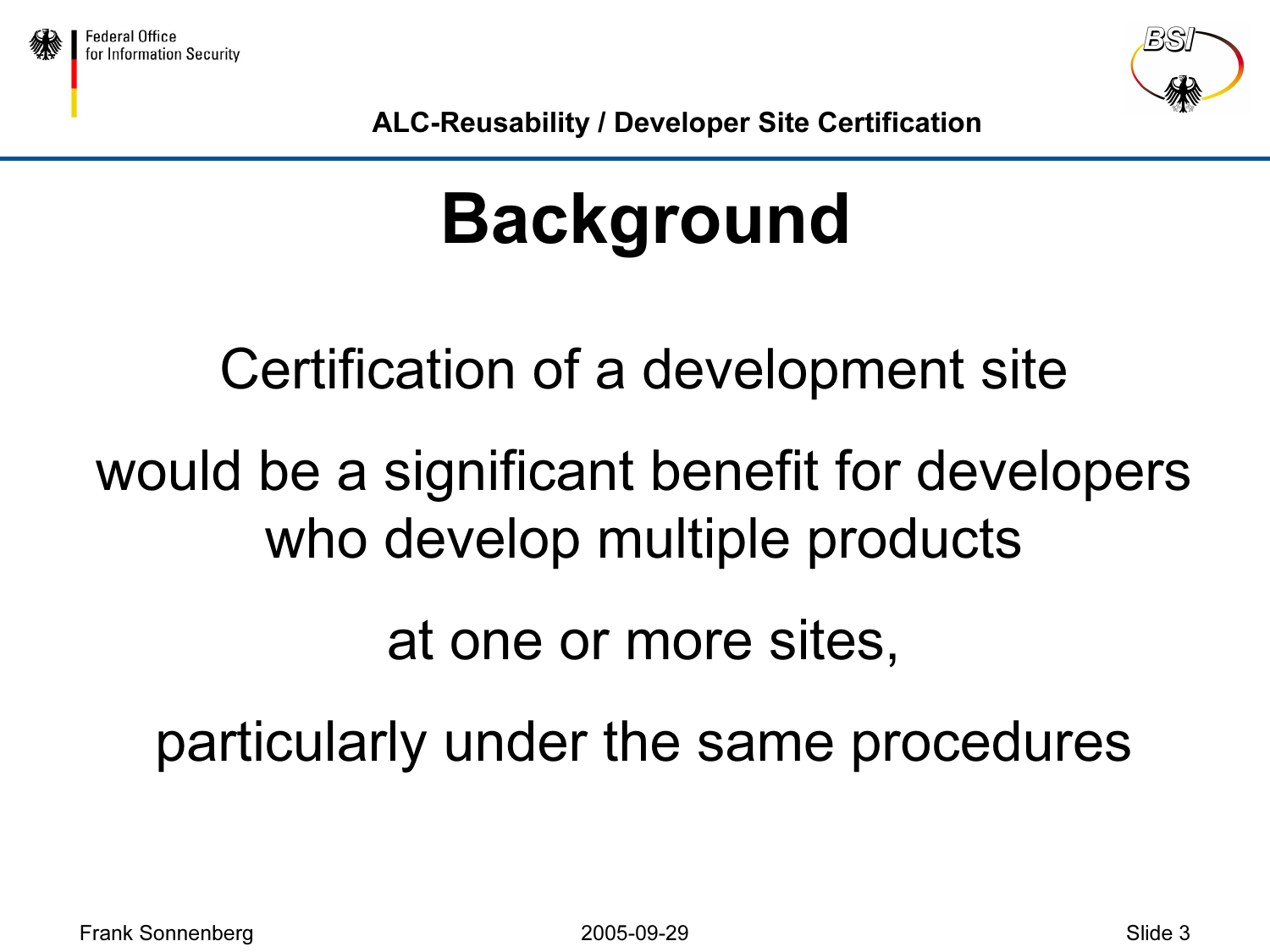



# Motivation

- • Increasing demand for development site certificates coming from different developers
- • Reduce time and money for evaluations which will be performed within a short time frame under the same product development conditions
- • Extention of the CC to ISMS aspects which become more and more important
- • Improvement of the acceptance and opening of new markets for the Common Criteria

Frank Sonnenberg 2005-09-29 Slide 4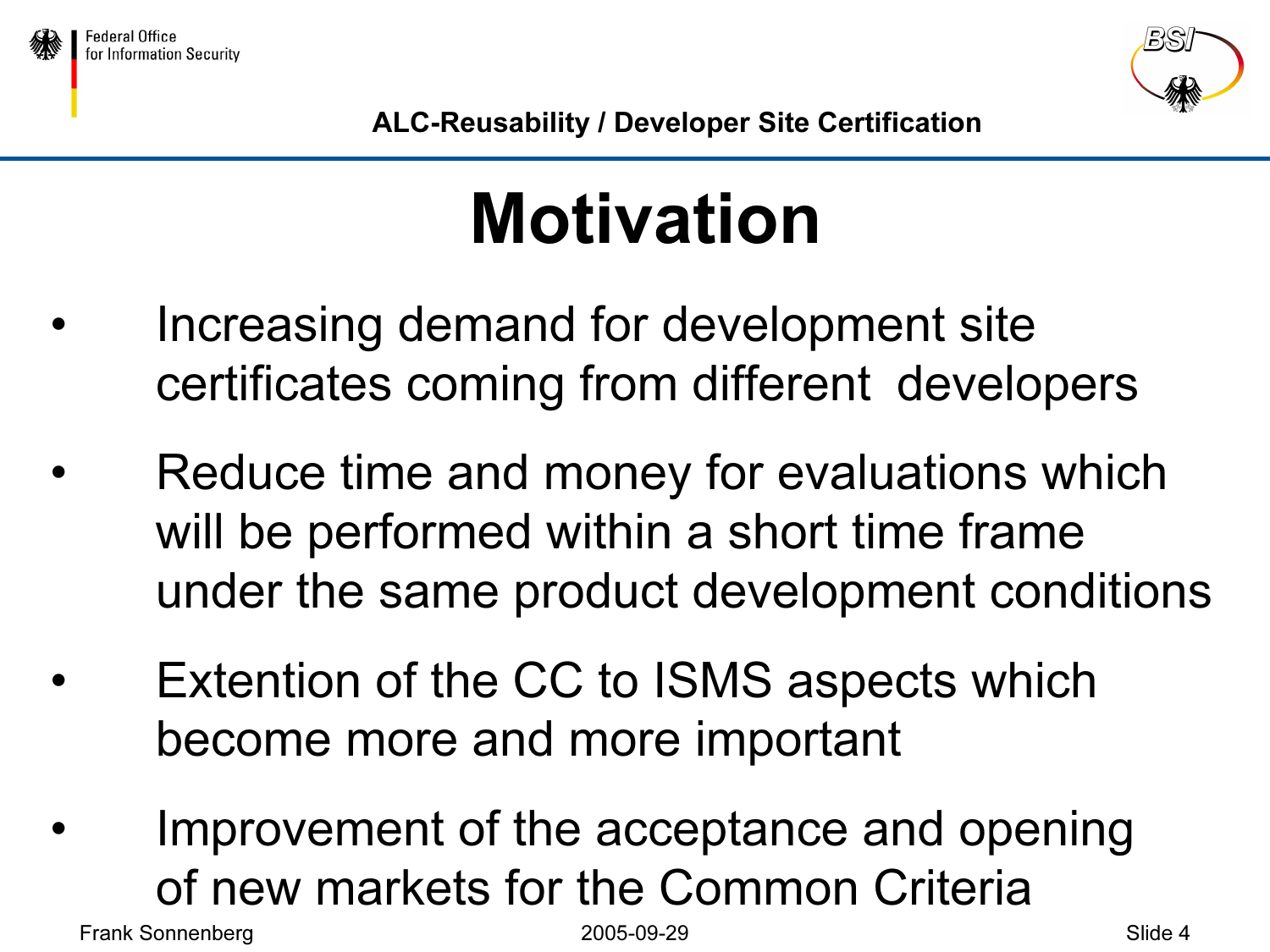



# Project Goal

Development, Validation & Documentation

### of practical

### Criteria and/or Procedures

### to perform

### Comprehensible, Comparable & Re-Useable

### evaluations of development sites

Frank Sonnenberg 2005-09-29 Slide 5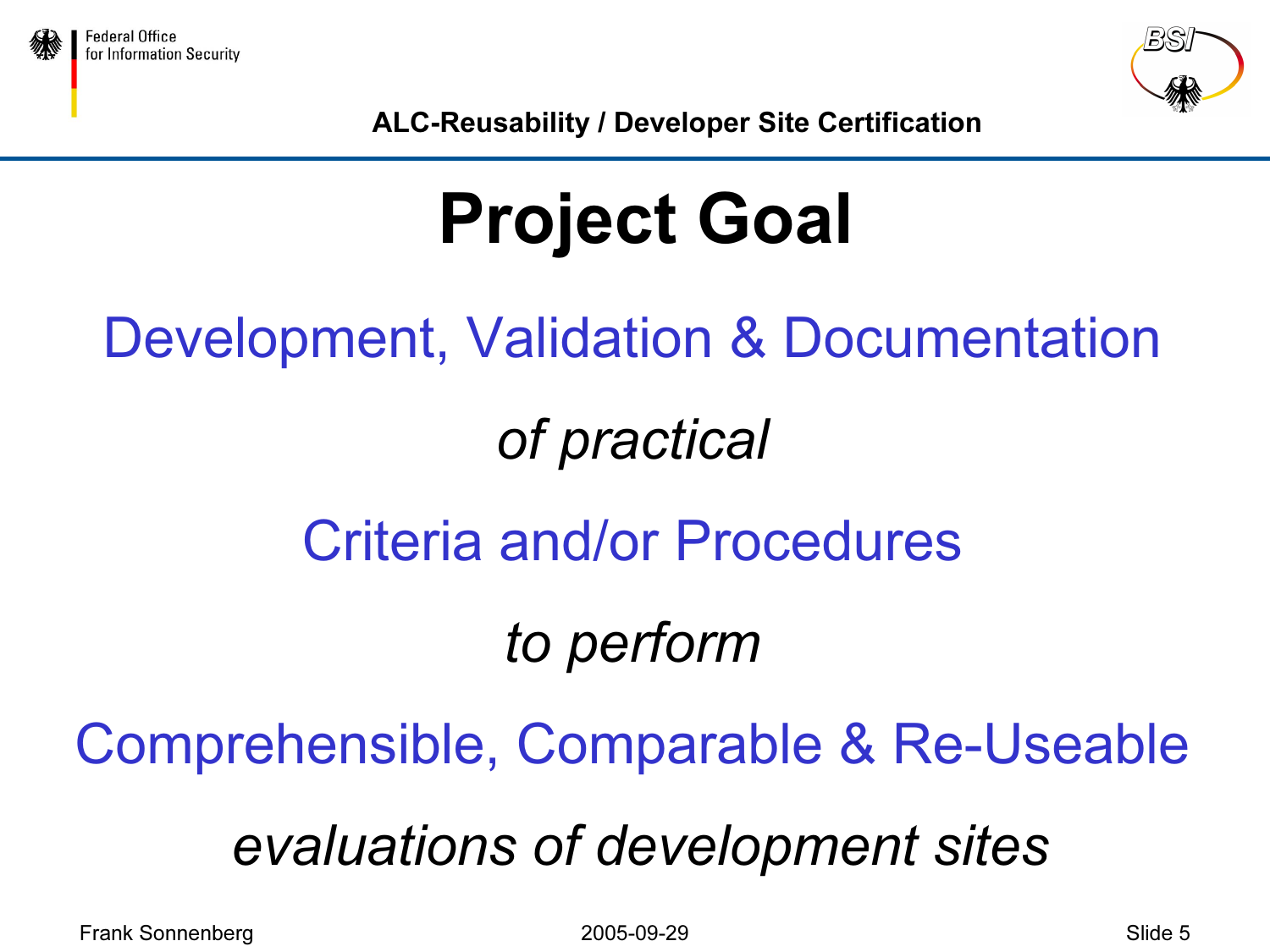



## Two possible Strategies

#### 1. Re-Use of ALC material

Within a specific TOE evaluation references to previous TOE evaluation(s) will be made in order to re-use already certified CM system related aspects.

#### 2. Developer Site Certification

A separate CC certificate will be issued to confirm that a specific development environment fulfils the CC requirements regarding the related ALC class.

This can be seen independently from a TOE evaluation. Special ISMS definitions may be taken into account.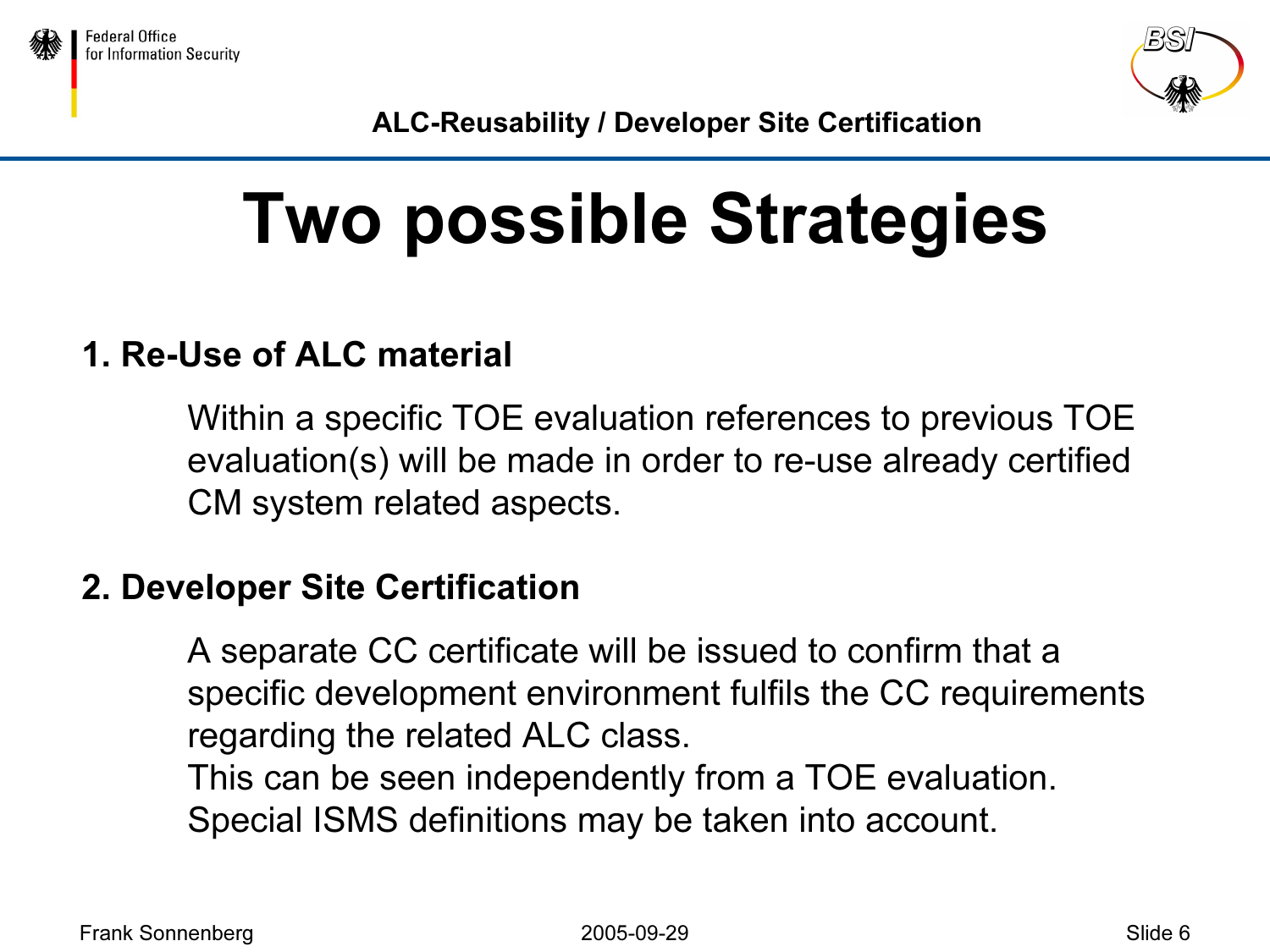



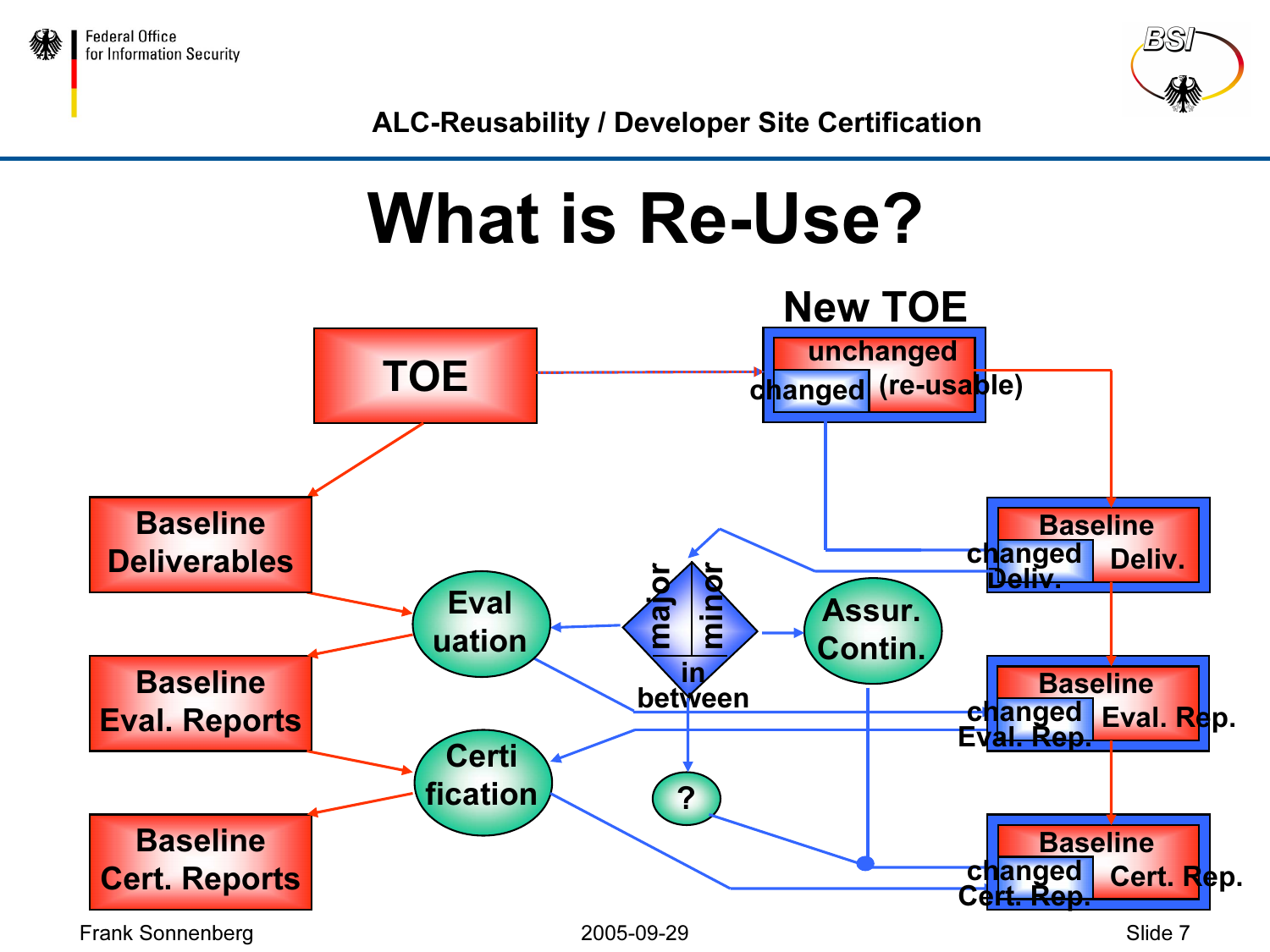



### The Goal of Re-Use is ...

### ... to spend fewer resources on creating new results thanthe resources that would be spent if the new items were created from scratch

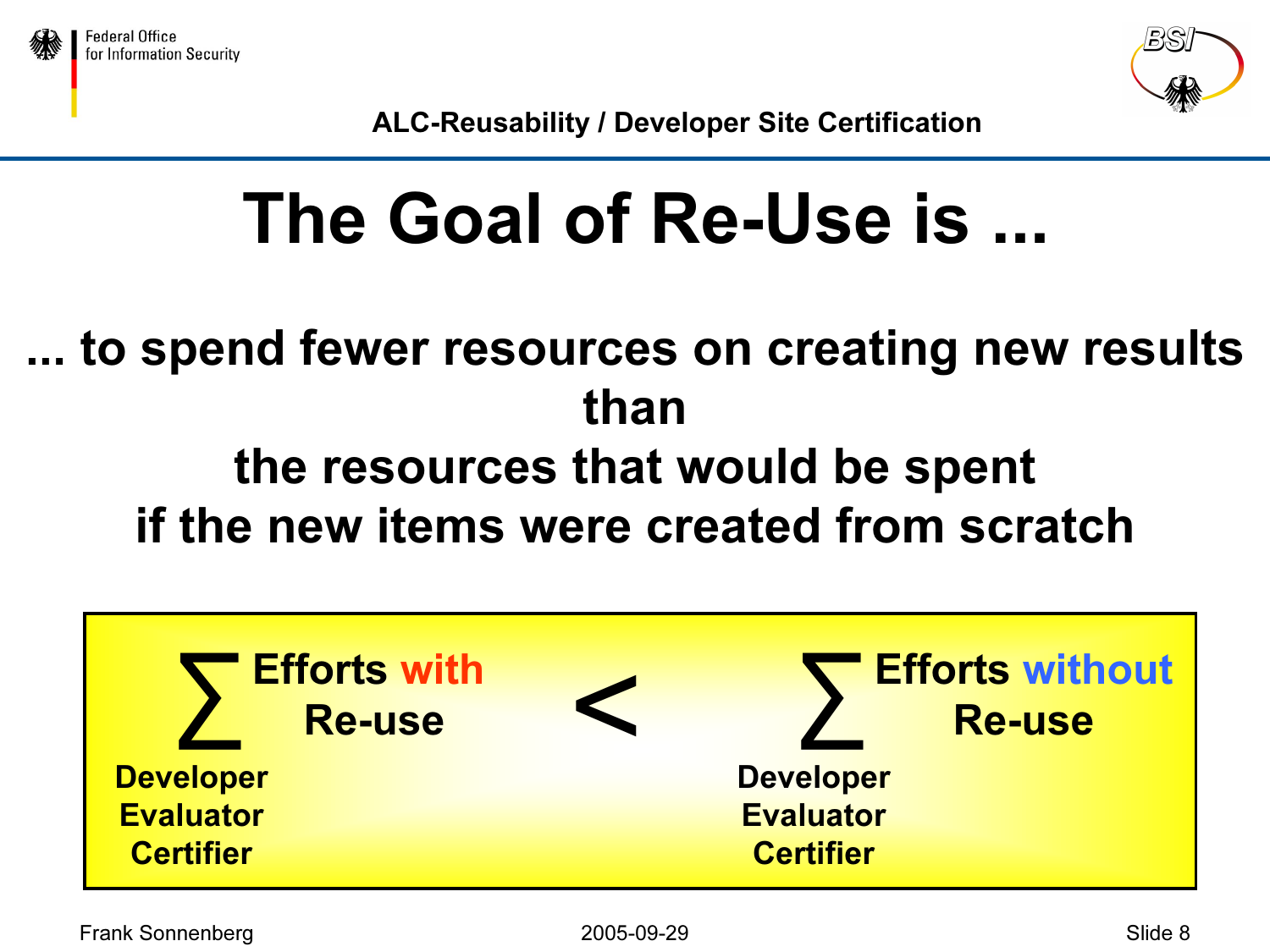



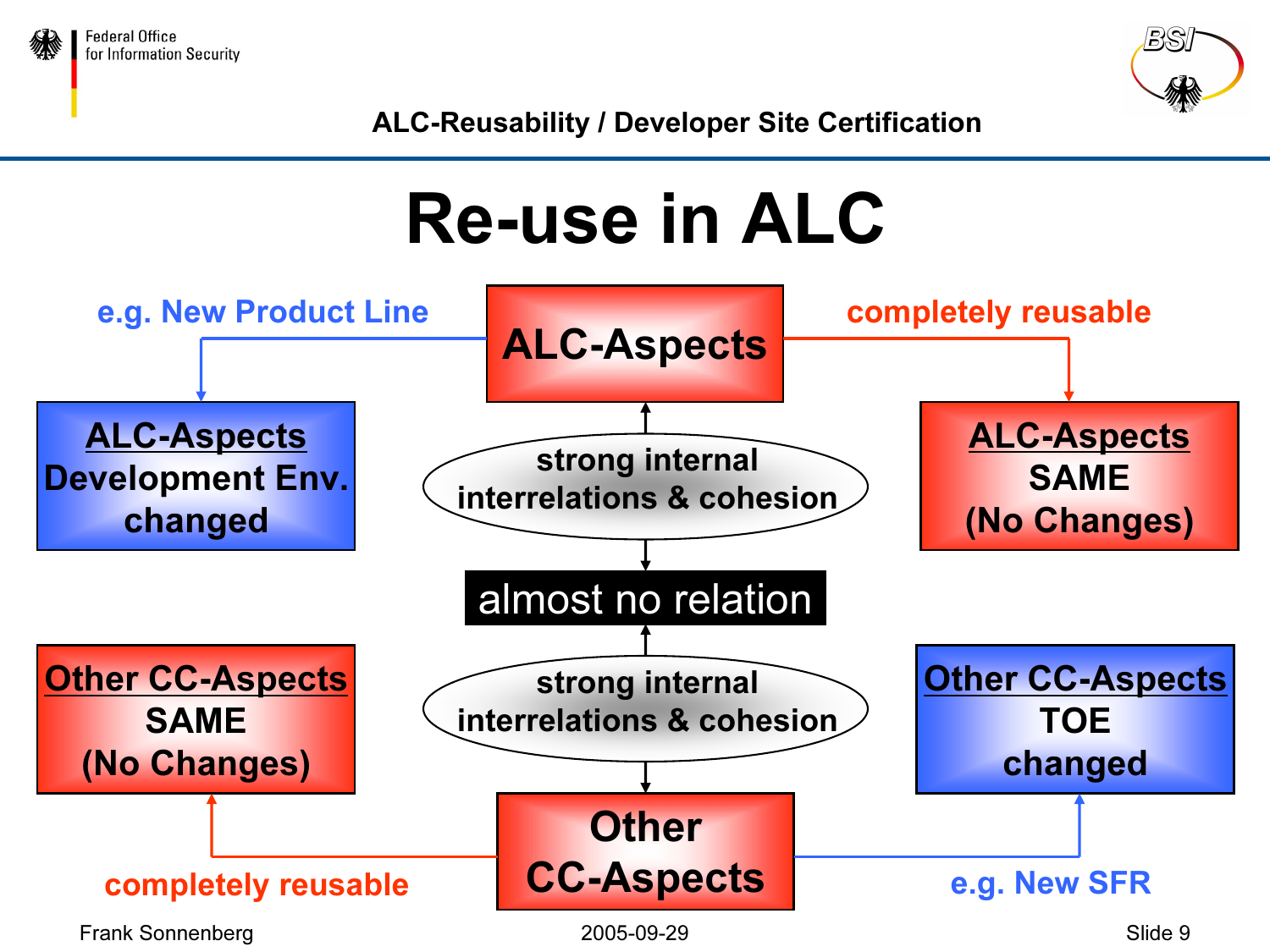





# ALC-Reusability Levels

- •The "Identical" Case:
	- Updated TOE same Develop. Environment
	- New TOE same Development Environment
- •The "Site-Evolution" Case
	- - A Development Environment evolves in time under the same Evaluation Lab andCertification Body
	- The "Lab/Scheme-Change" Case
		- Frank Sonnenberg 2005-09-29 Slide 10 - Identical Case and Site-Evolution Case under different Evaluation Lab / Certification Body

•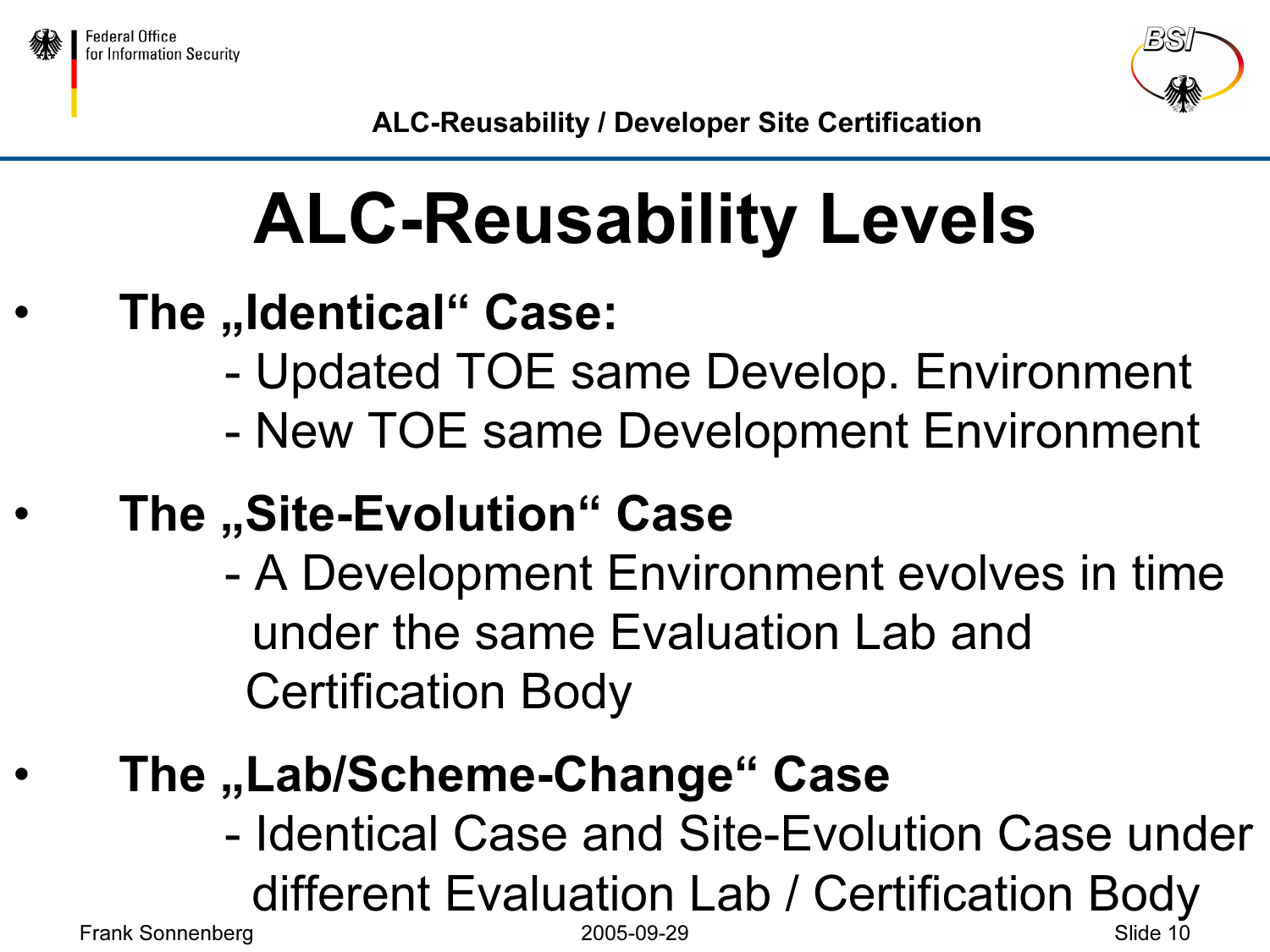



## Reusability-Problems

- • A catastrophe occurs when an expensive Site Visit has to be reperformed in the case of Minor Changes of the Development Site
- • How to handle Reusability if the Developer changes the Evaluation Lab or the Certification Body
- • How can ALC be classified into reusable andnot reusable parts and how can the reusable parts be claimed in an evaluation?

Frank Sonnenberg 2005-09-29 Slide 11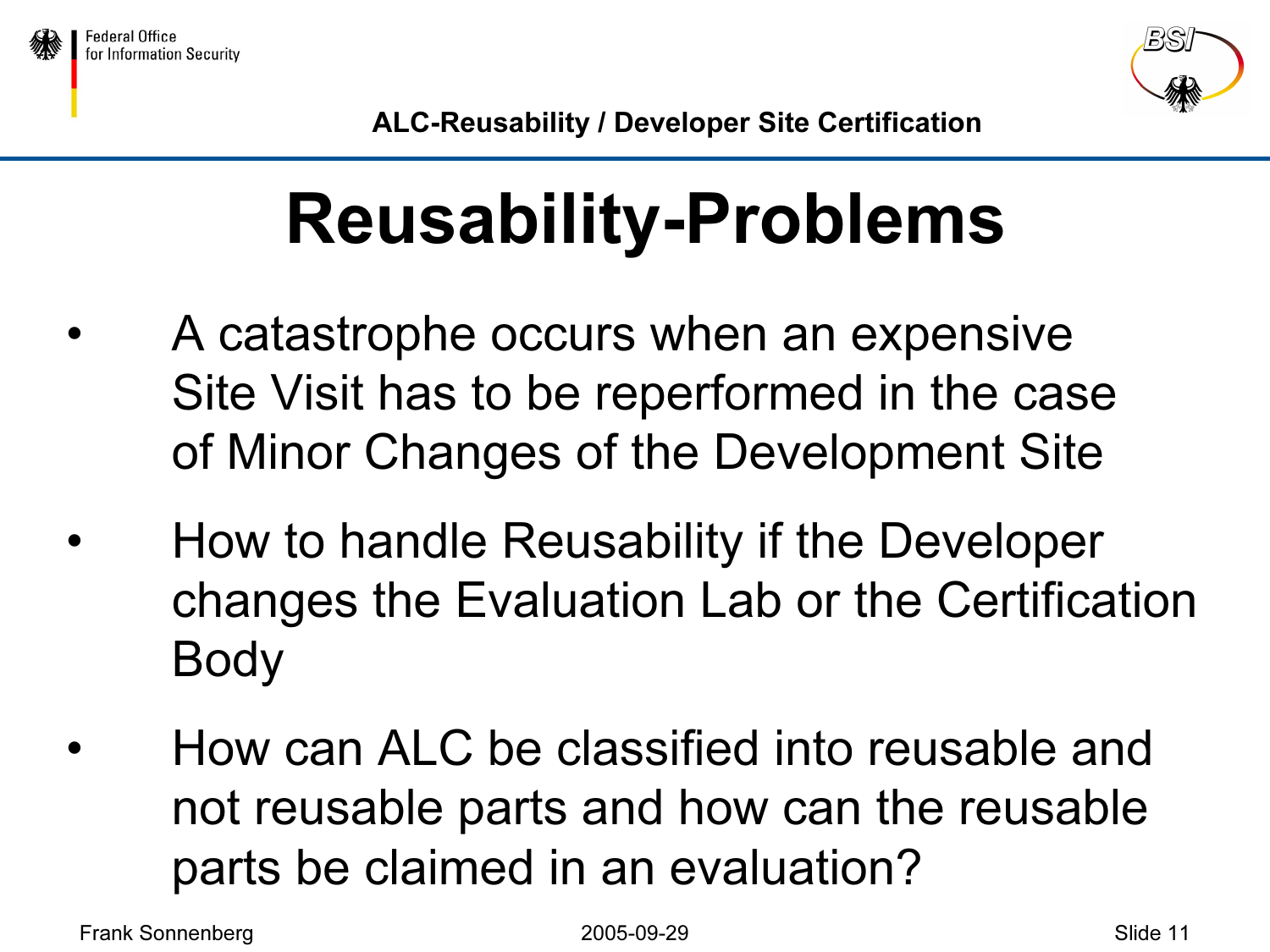



# Further Development of the Reusability Approach

### We have added flexibility and efficiency by:

- -Noting that ALC is independent to other CC-Aspects
- -Splitting the evaluation between them

### The same goes for complex evaluations where:

parts of the site" may be relatively independent

### Splitting the site may therefore also help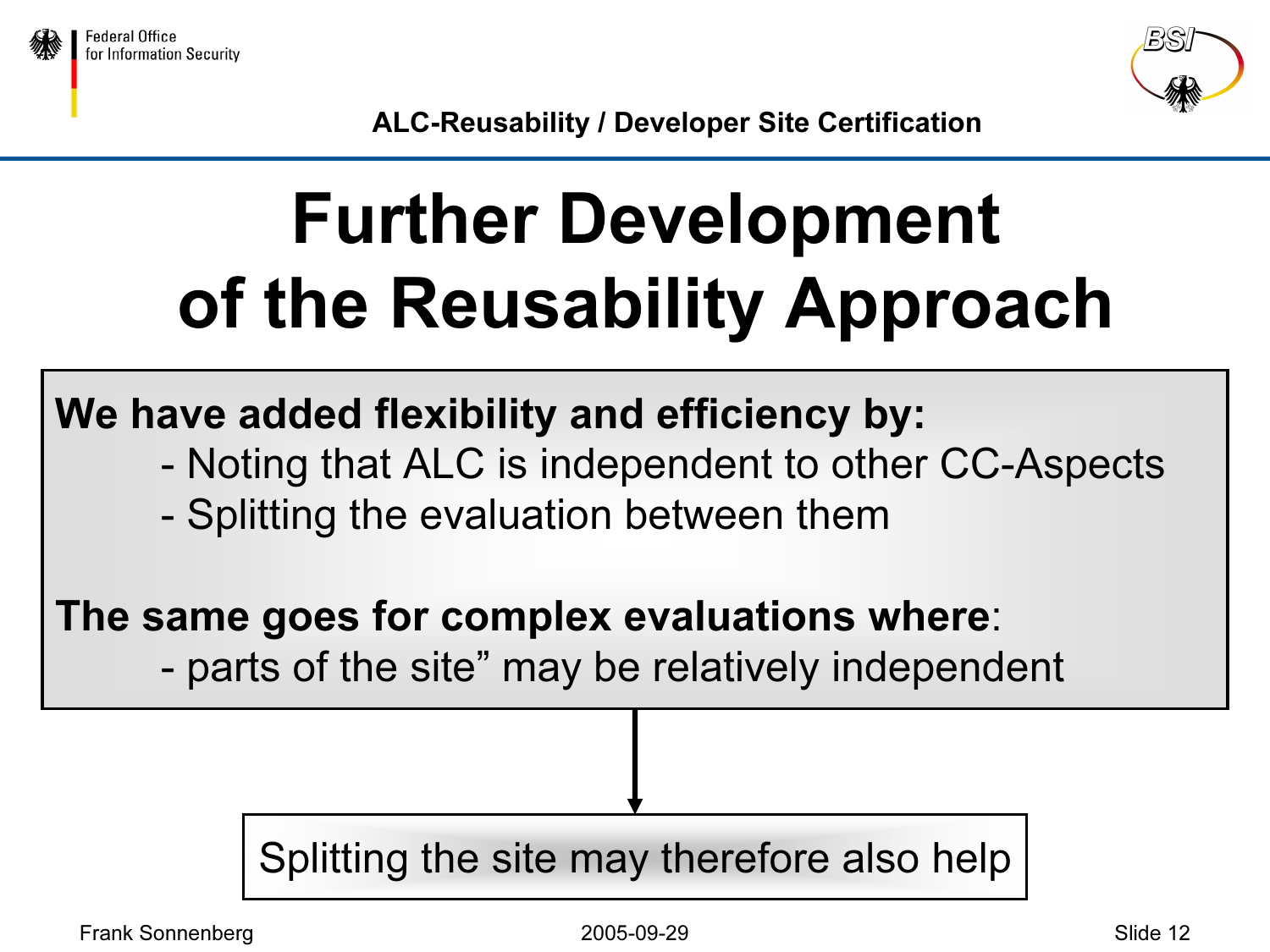



## Example: A Complex TOE

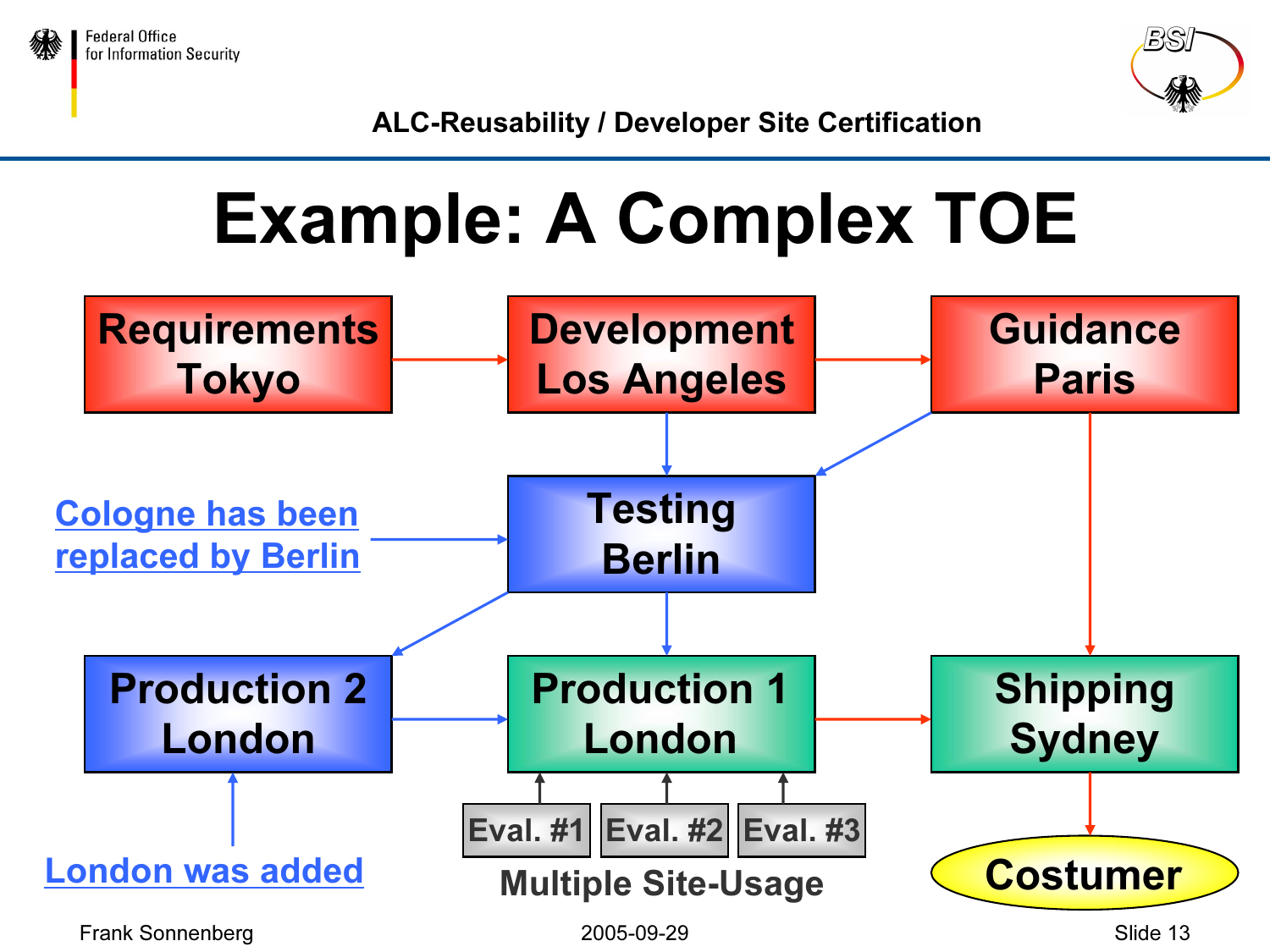



# Dividing the Site into "Splices"

In Site Splicing, a developer can choose to divide his site into "Subsites" called "Splices".

- •A splice can be the whole site
- • A splice may consist of one physical location, may span multiple physical locations, or a splice may be a part of a physical location
- • A splice may consist of one organizational unit, may span multiple organizational units, or a splice may be a part of an organizational unit.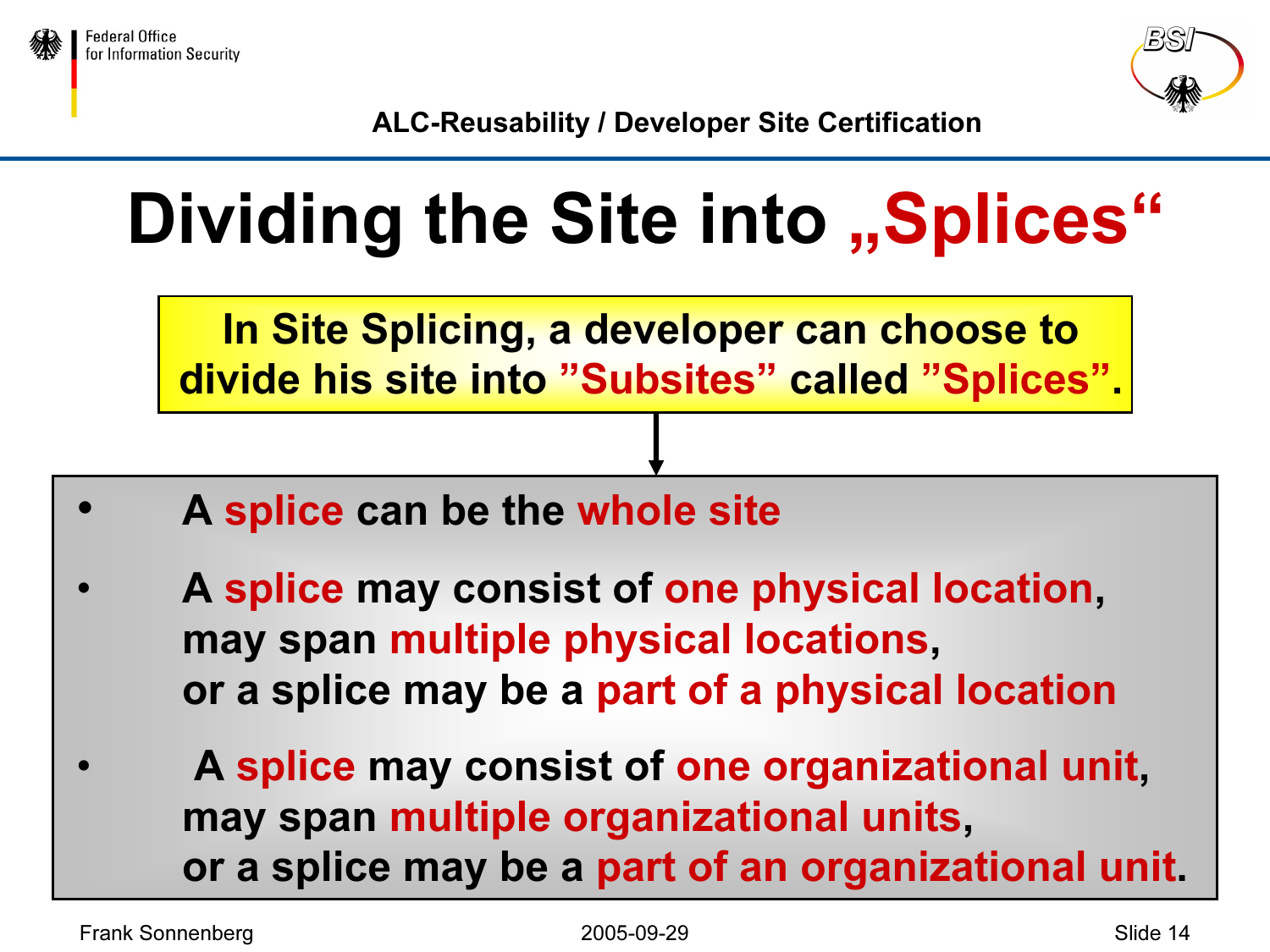



# Site/Splice Certification (I)

- • Splice Certificate can be completely separated from the TOE certificate.
- • A customer can now require a site certificate from a developer before actually giving him an assignment to develop something.
- • An organization can obtain and maintain its own certificate and provide this to any developer who wants it.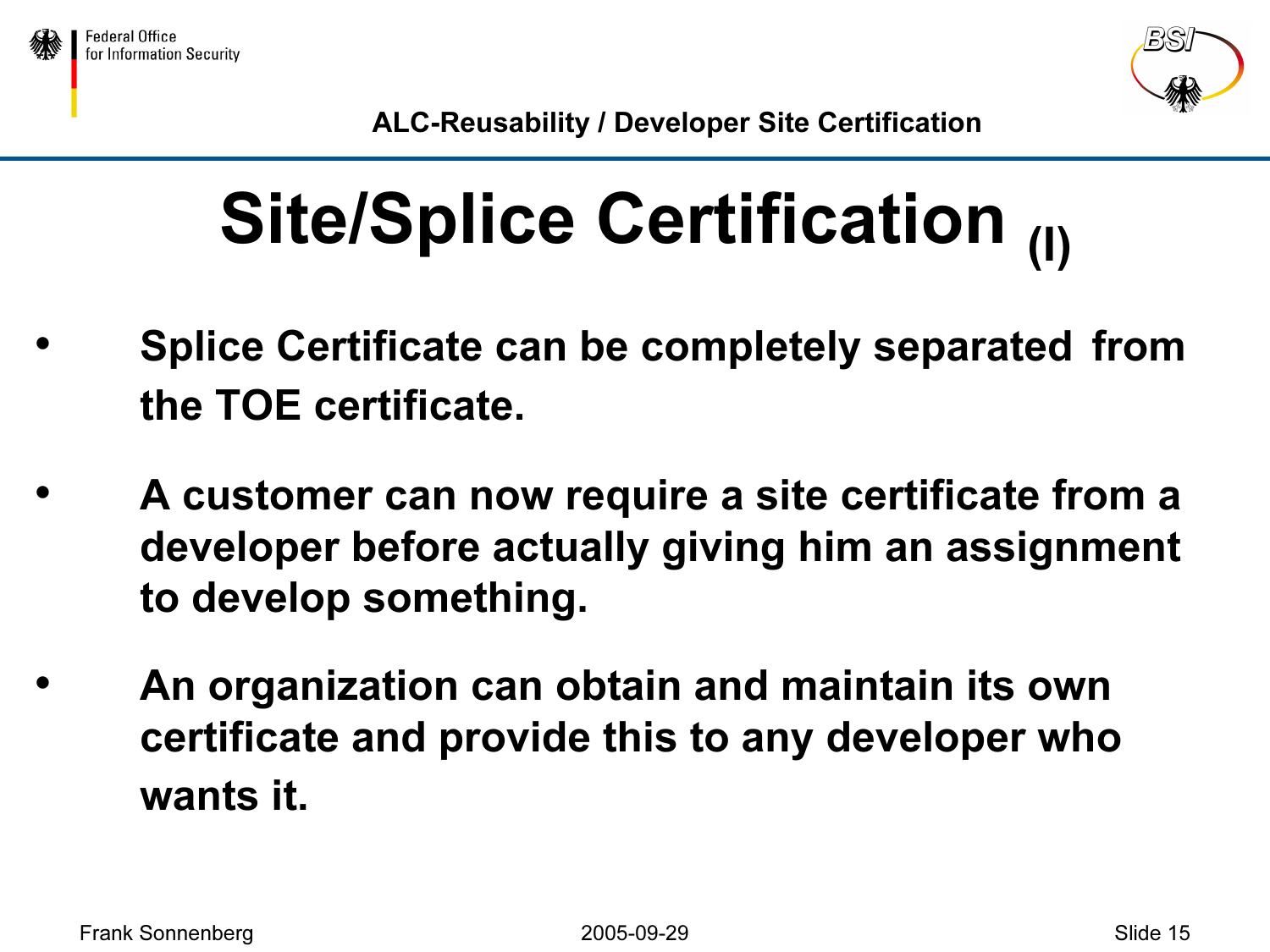



# Site/Splice Certification (II)

- • An organisation can also maintain its own certificate, and does not have to give any information to the other developers.
- • It provides an easy entry into the CC market for a developer. First get a site certificate, then a TOE certificate.
- • A "certificate to hang on the wall" would indicate the developer's effort that some of their splices had to do a lot of work for a site evaluation.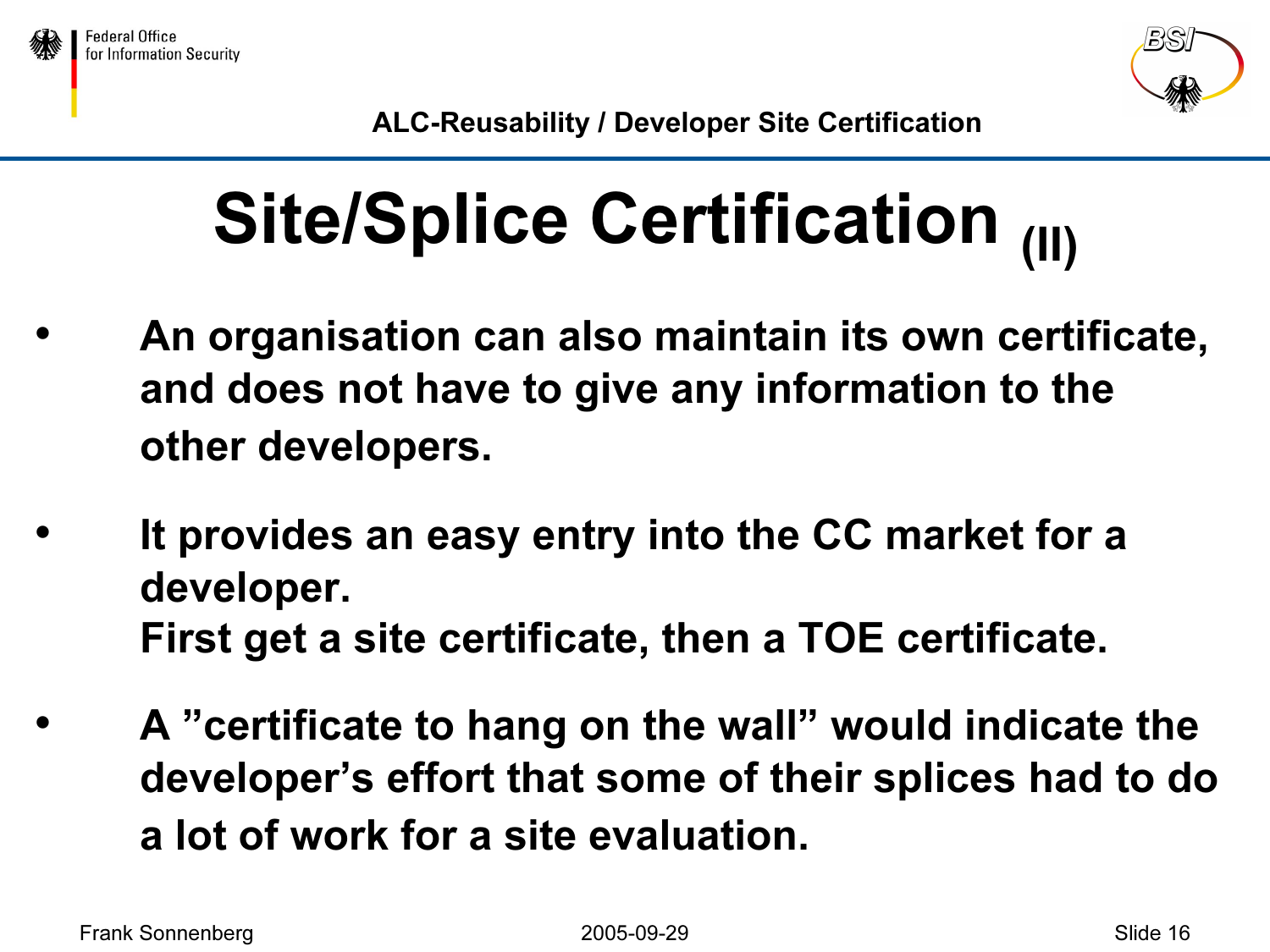



# Site/Splice Certification (III)

• Certain developers indicated that they had to undergo up to 15 different types of site certifications per year.

Having a single all-encompassing site certificate would help them a lot, and they feel that the CC-certificate has the best chance of being accepted for this, as this standard is flexible/tailorable and recognized worldwide.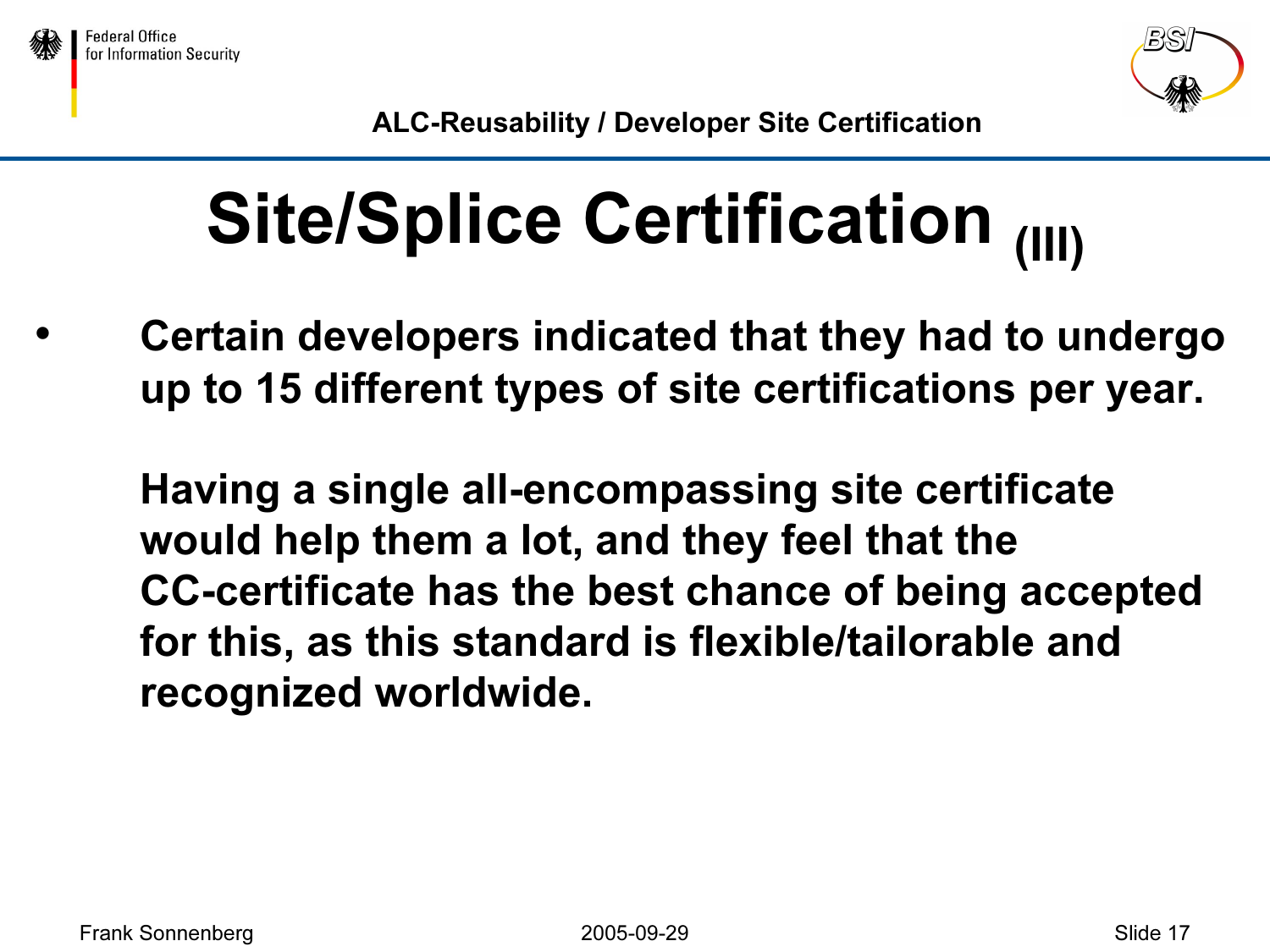



### Questions to be solved

- • What are the minimum requirements which have to be fulfilled by each Splice?
- • Which criteria must each Splice meet, such that all Splices together meet ALC?
- • How to handle changes of splices which occur all the time?
- • Is it necessary to add Splice Certification to the CCRA?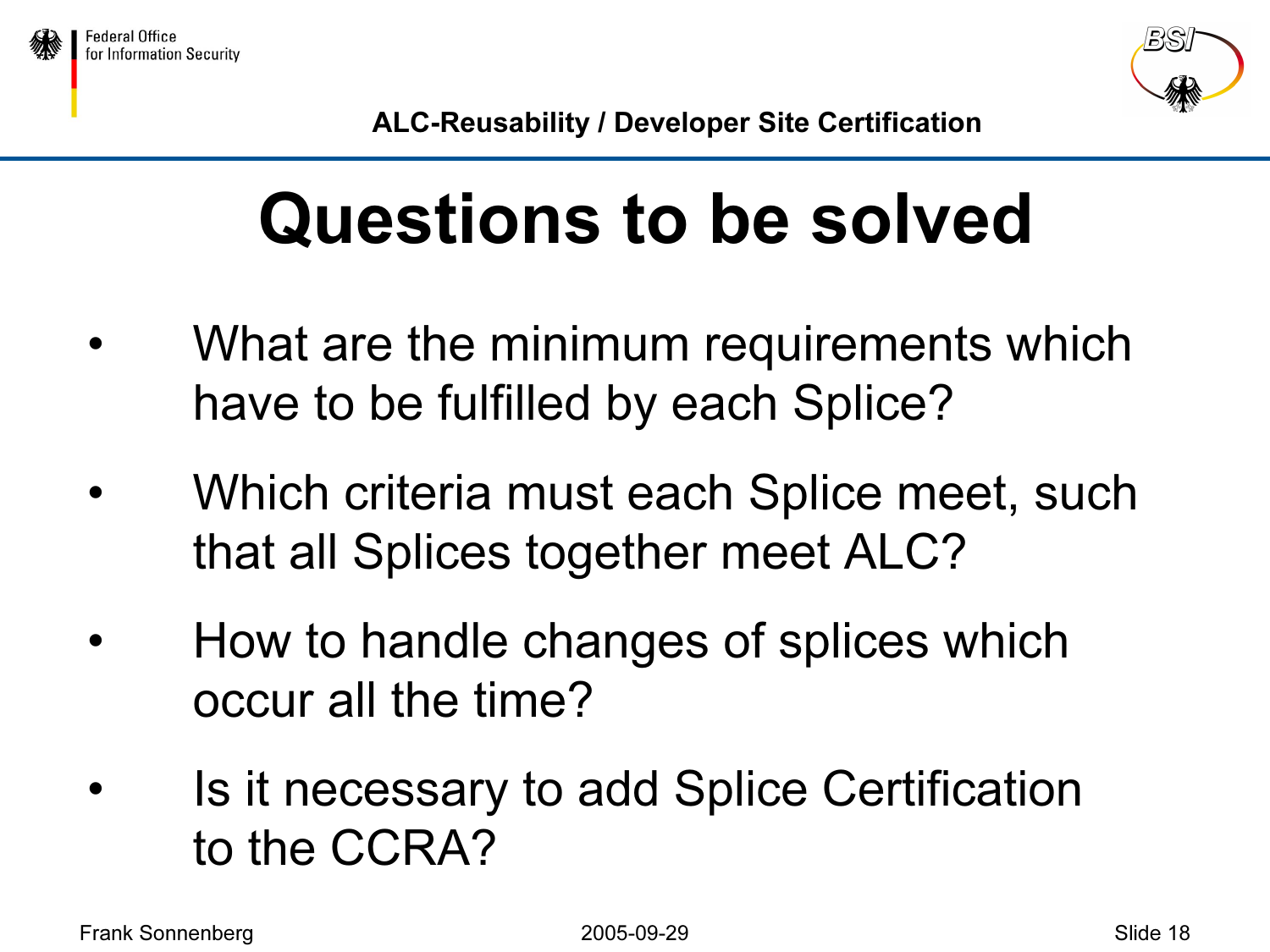



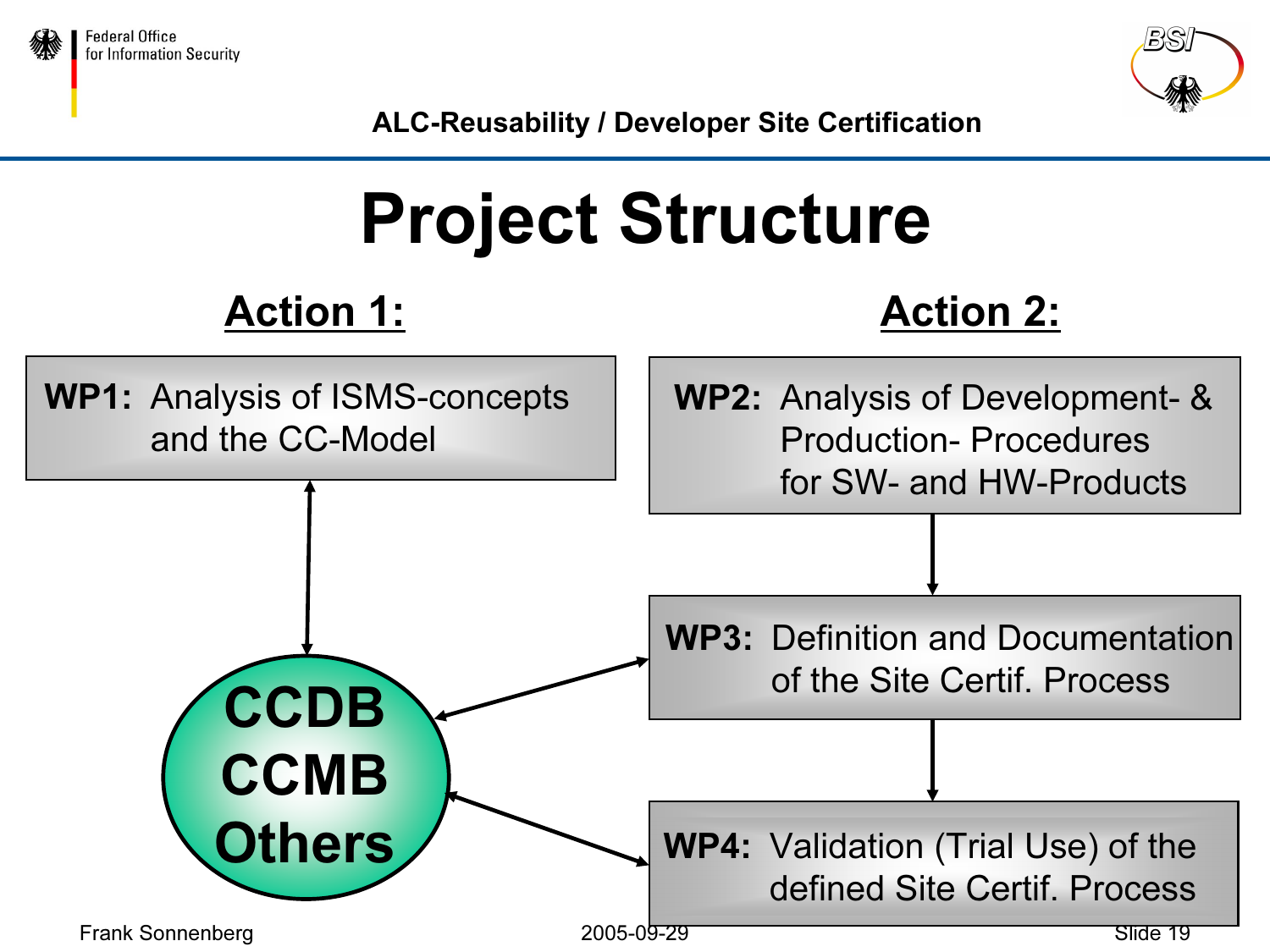



### Estimated Time Schedule

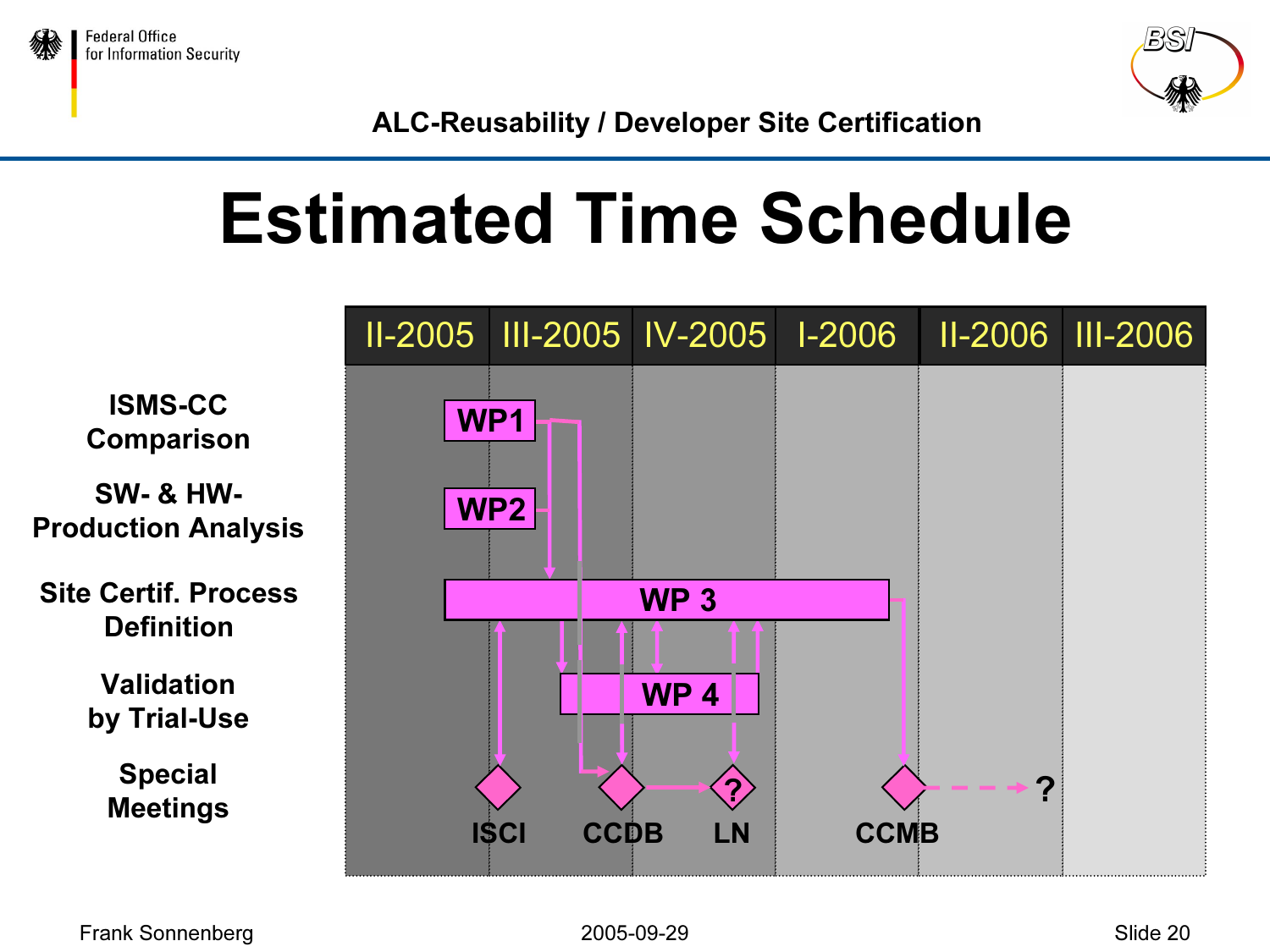



# Summary

- • The ALC-Reusability-Approach can be seen as a first step in saving Evaluation Efforts
- • Reusability does only have a limited Applicability since several Technical Problems remain
- • Site/Splice Certification can solve all these Technical Problems and will save anconsiderable amount of Evaluation Efforts
- • There is an actual need and a new market for the CC to issue Site/Sdlice Certificates

Frank Sonnenberg 2005-09-29 Slide 21